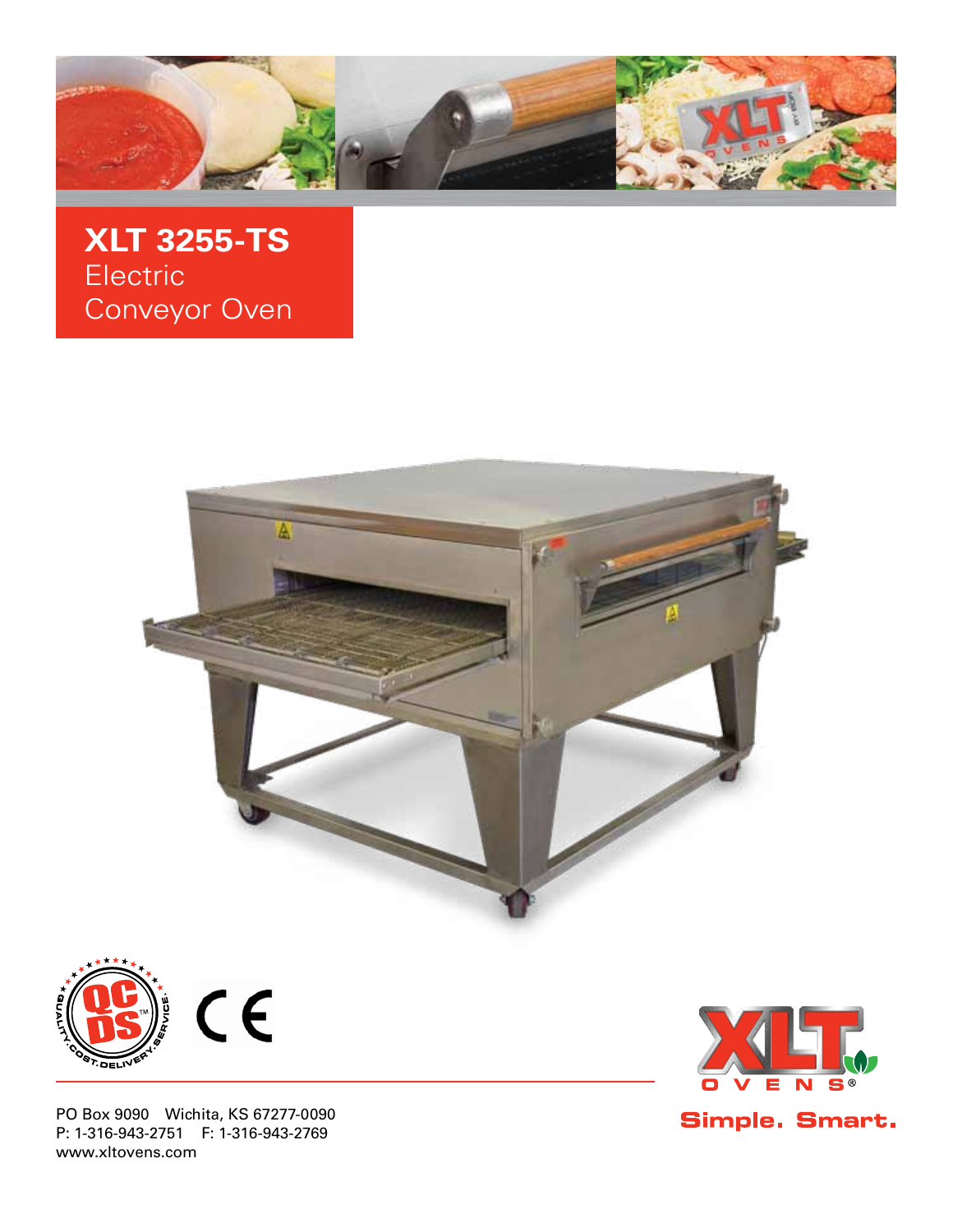### Easy, Efficient, and Even Cooking

# **XLT 3255-TS** Electric Conveyor Oven

**Are you looking for an affordable solution for your cooking needs?**

# **XLT 3255-TS**

Double Stack



**XLT 3255-TS** Triple Stack



The XLT-3255-TS uses vertical streams of hot air from 4 pairs of tapered ducts blowing directly on a stainless conveyor belt. These ducts are configurable and adjustable. This cooks your product evenly and quickly. The cook times are adjusted digitally by the conveyor and temperature controls.

#### **FEATURES**

- The XLT-3255-TSis available in three configurations, the single, the double, and the triple stack models.
- The optional front sandwich door is provided to load or unload product for different cook times.
- Both exterior AND INTERIOR exposed surfaces are made of easy cleaning stainless steel.
- XLT<sup>™</sup> ovens are manufactured with pride in the USA under stringent quality standards.
- Replacement parts are readily available nationwide (Grainger®) and through our Fast Parts Program direct from the factory, at a fraction of the cost of our competitors.
- The large removable front panel allows for easy access to oven interior, making cleaning much easier than our competitors' ovens of the same size.
- All XLT<sup>™</sup> ovens are 100% factory tested with a minimum 4-hour burn-in time.
- The conveyors can be set up to move either right-to-left or left-to-right.

The  $XLT^{m}$  electric ovens are an improved version that bakes as fast as our gas models. All ducts, crumb trays, and the conveyor are readily removable for easy cleaning. An overhead ventilation hood is required. Ovens do not come with a pigtail cord, your electrician will provide. All oven fuses are EXTERNALLY panel-mounted allowing easy troubleshooting. A licensed electrician is required to wire all electric models.

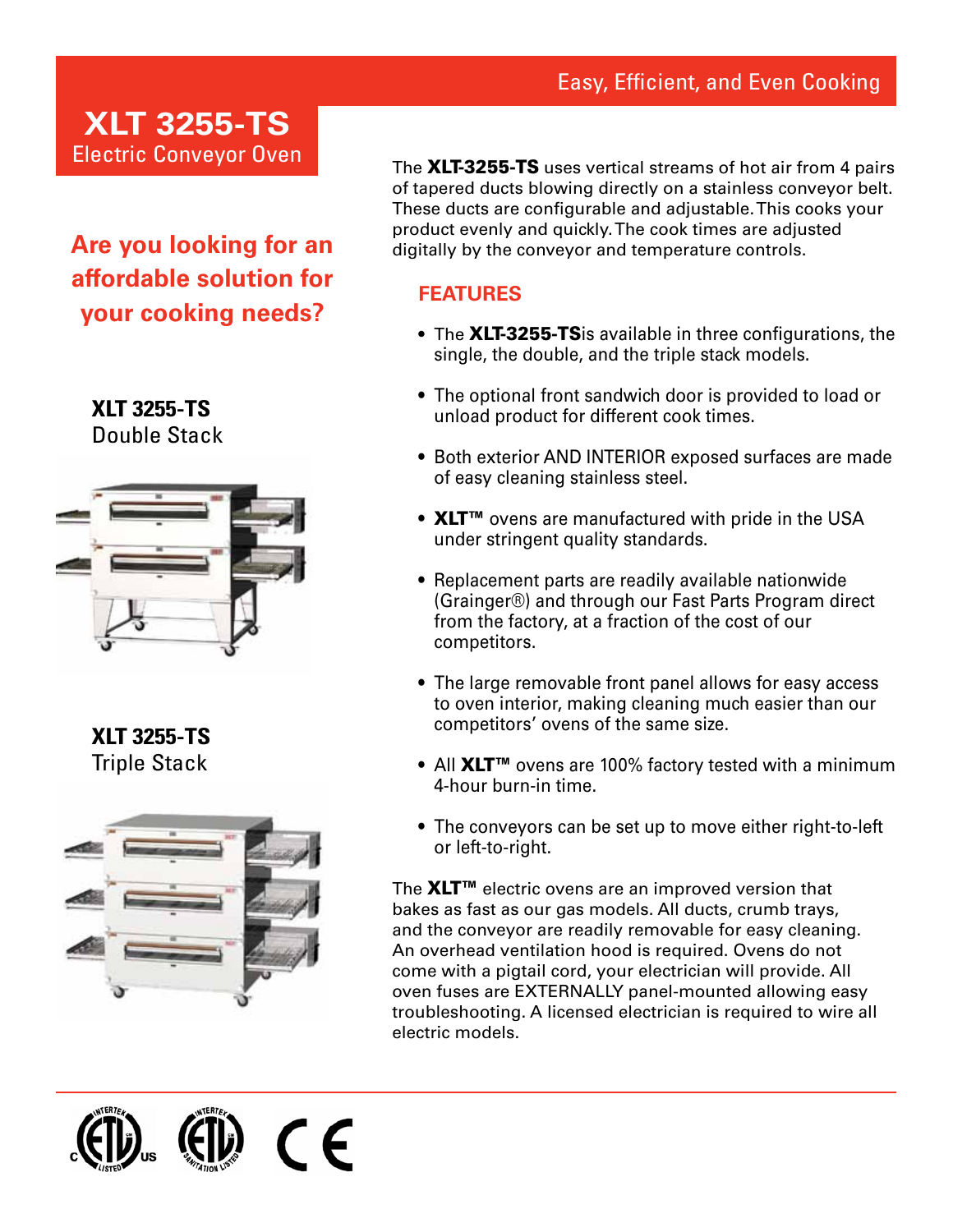### **LAYOUT AND DIMENSIONS**



3255E-TS\TS2 &TS2E\TS2E Double andTriple Stack Model Dimensions

#### **General Information:**

| Belt  | <b>Bake Time</b> | Max             | Conveyor     | Ship Weight |
|-------|------------------|-----------------|--------------|-------------|
| Width | Range*           | Temperature     | Opening      | Per Oven    |
|       |                  |                 | Height (Max) |             |
| 32.0" | 4 min $-10$ min  | $550^{\circ}$ F |              | 800 lbs.    |

\* Adjustments can be made for other bake time ranges. Specifications and dimensions are subject to change without notice. Local codes and regulations may also apply.



PO Box 9090 Wichita, KS 67277-0090